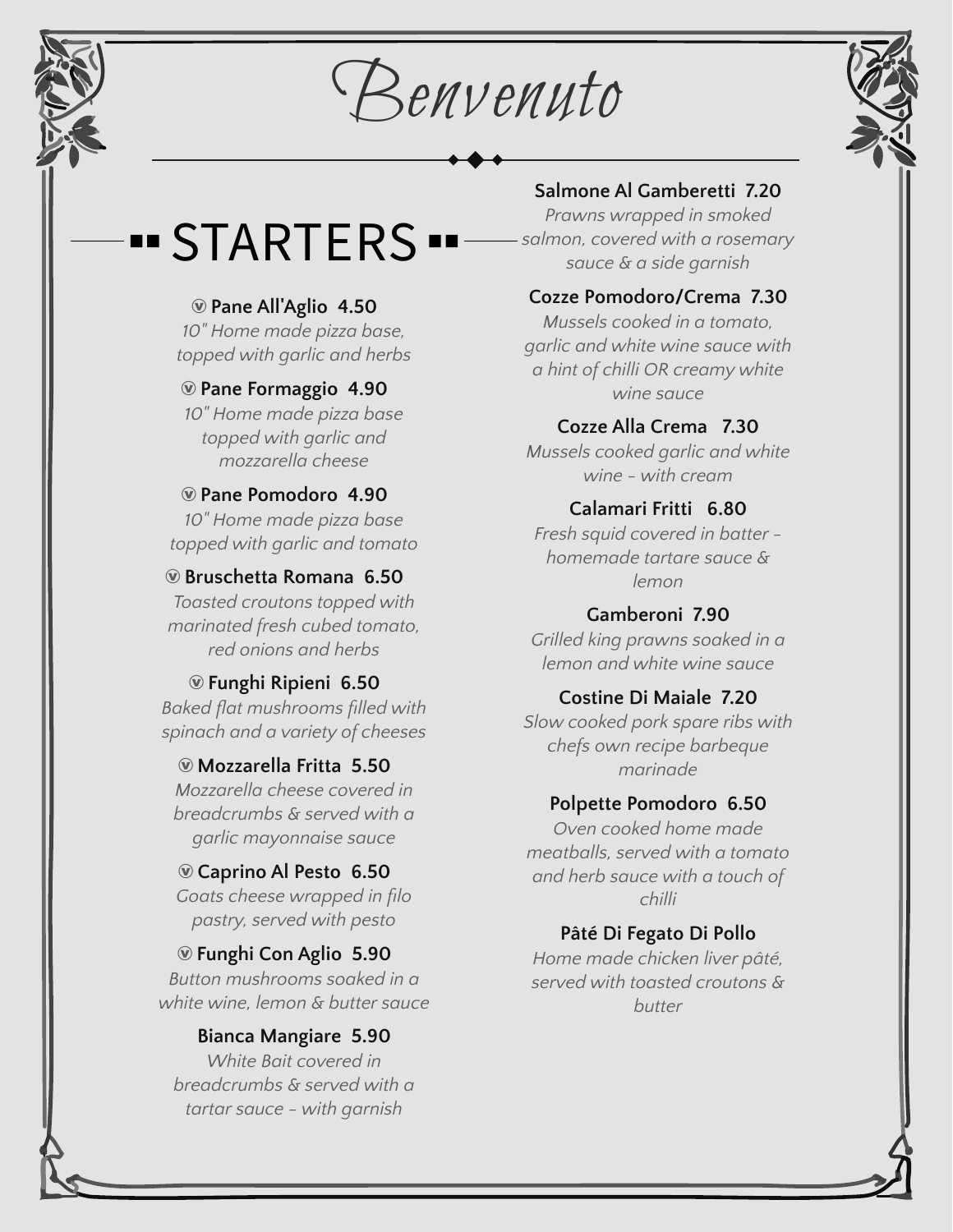## PIZZA ..  $\begin{array}{c} \rule{0.2cm}{0.15mm} \rule{0.2cm}{0.15mm} \rule{0.2cm}{0.15mm} \rule{0.2cm}{0.15mm} \rule{0.2cm}{0.15mm} \rule{0.2cm}{0.15mm} \rule{0.2cm}{0.15mm} \rule{0.2cm}{0.15mm} \rule{0.2cm}{0.15mm} \rule{0.2cm}{0.15mm} \rule{0.2cm}{0.15mm} \rule{0.2cm}{0.15mm} \rule{0.2cm}{0.15mm} \rule{0.2cm}{0.15mm} \rule{0.2cm}{0.15mm} \rule{$

All our 12" pizza bases are handmade to order

Æ **Margherita 7.80** *Mozzarella, tomato & oregano*

**Pizza Calabrese** *Pepperoni, black olives & oregano*

**Tropicale 8.50** *Mozzarella, tomato, ham & pineapple*

#### Æ **Pizza Vegetariana** *Peppers, red onions & mushrooms*

**Marinara 8.90** *Mozzarella, tomato, mixed*

*seafood, anchovies & garlic*

## **Diavola 8.50**

*Mozzarella, tomato, pepperoni, jalapeno peppers & capers - with a hint of chilli*

## **Quattro Stagioni 8.90**

*Mozzarella, tomato, ham, mushrooms, pepperoni & red onions*

## **Pollo 8.50**

*Mozzarella, tomato, grilled chicken, mushrooms & sweetcorn*

## **Benvenuto speziale 8.90**

*Mozzarella, tomato, parma ham, rocket leaves & parmesan flakes*

## **Calzone**

*Folded pizza filled with mozzarella, tomato, ham, pepperoni & mushrooms*

# **...** PASTA ..

**Spaghetti Bolognese 8.50** *With a home made mince meat ragu*

## **Spaghetti Carbonara 8.50**

*Bacon panchetta, white wine, parmesan cheese and a touch of cream - mixed with egg yolk*

## **Spaghetti Polpette 8.90**

*Home made meatballs served with tomato sauce and basil*

## **Penne Con Pollo 8.90**

*Grilled chicken, mushrooms, cream & parmesan cheese*

## **Penne Della Casa 8.90**

*Bacon, grilled chicken, onions, tomato sauce, cream & topped with mozzarella cheese - Oven baked*

## **Penne All'amatriciana 8.50**

*Bacon, onions, chilli & tomato sauce*

## **Linguine Gamberoni 9.50**

*King prawns, onions, courgette, chilli & garlic*

## **Lingiune Con Salmone 8.90**

*Smoked salmon, peas, white wine and a tomato & cream sauce*

**Tagliatelli Verde 8.90** *Pesto, broccoli & cream sauce*

## **Tagliatelle Provinciale 11.90**

*Chopped beef fillet, onions, black olives, tomato sauce & a hint of chilli*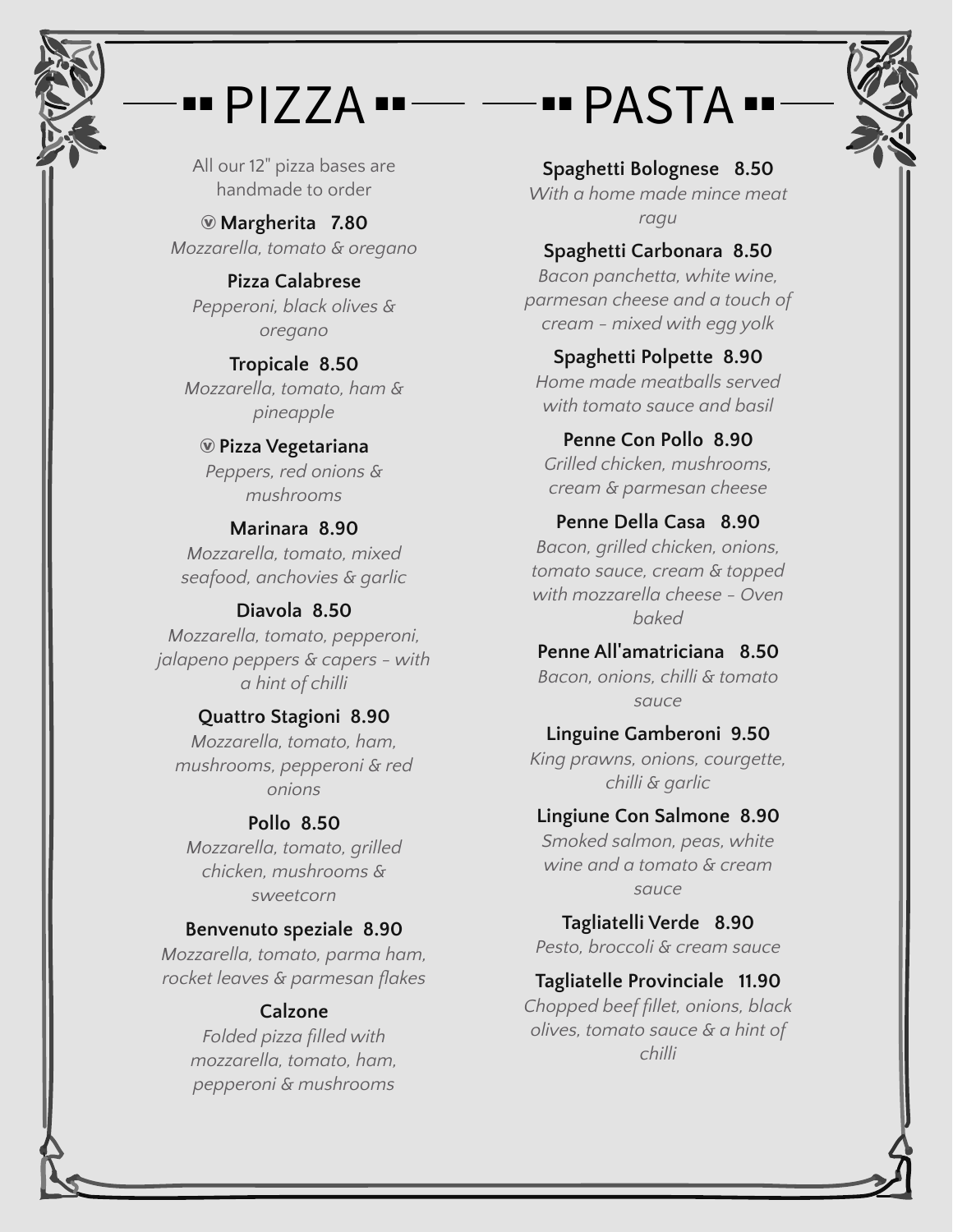## **Chefs Special 8.50**

*Any choice of pasta with asparagus, sundried tomato, spicy salami, tomato sauce & parmesan cheese*

#### **Ravioli Di Aragosta 9.90**

*Homemade Ravioli - Filled with lobster in a tomato & cream sauce*

#### **Tortellini 8.50**

*Filled with spinach and ricotta with a cream & dolcelatte sauce*

#### Æ **Pasta Primavera 8.50**

*Seasonal vegetables & tomato sauce*

#### **Cannelloni 8.90**

*Home made pasta rolls, filled with meat, spinach, tomato sauce, a touch of cream, mozzarella cheese - Oven baked*

#### **Lasagne Napolitana 8.90**

*Home made classic lasagne, served in a deep plate Italian style*

# POLLO

Served with seasonal vegetables or chips

#### **Pollo Siciliana 14.50**

*Grilled chicken breast in a tomato sauce with black olives, onions, chilli & oregano*

#### **Pollo Alla Crema 15.50**

*Grilled chicken breast with mushrooms, asparagus, white wine & cream*

#### **Pollo Fiorentina 15.50**

*Grilled chicken breast filled with spinach and mozzarella cheese served with chefs special sauce*

#### **Pollo Speziale 15.50**

*Grilled chicken breast wrapped with parma ham - mozzarella, cream and tomato sauce*

## VITELLO

# RISOTTO

#### **Risotto Di Pollo 8.90**

*Grilled chicken, mushrooms, cream & topped with parmesan shavings*

#### **Risotto Marinara 9.50**

*Mixed seafood, garlic, white wine & tomato sauce*

#### Æ **Risotto Vegetariana 8.50**

*Mushrooms, peppers, broccoli & aubergine or your choice of seasonal vegetables*

Includes seasonal vegetables or chips

#### **Vitello Funghetti 15.50**

*Veal escalopes served with mushrooms, white wine, asparagus and cream sauce*

#### **Vitello Siciliana 15.50**

*Veal escalopes served with onions, garlic, chilli, red wine & tomato sauce*